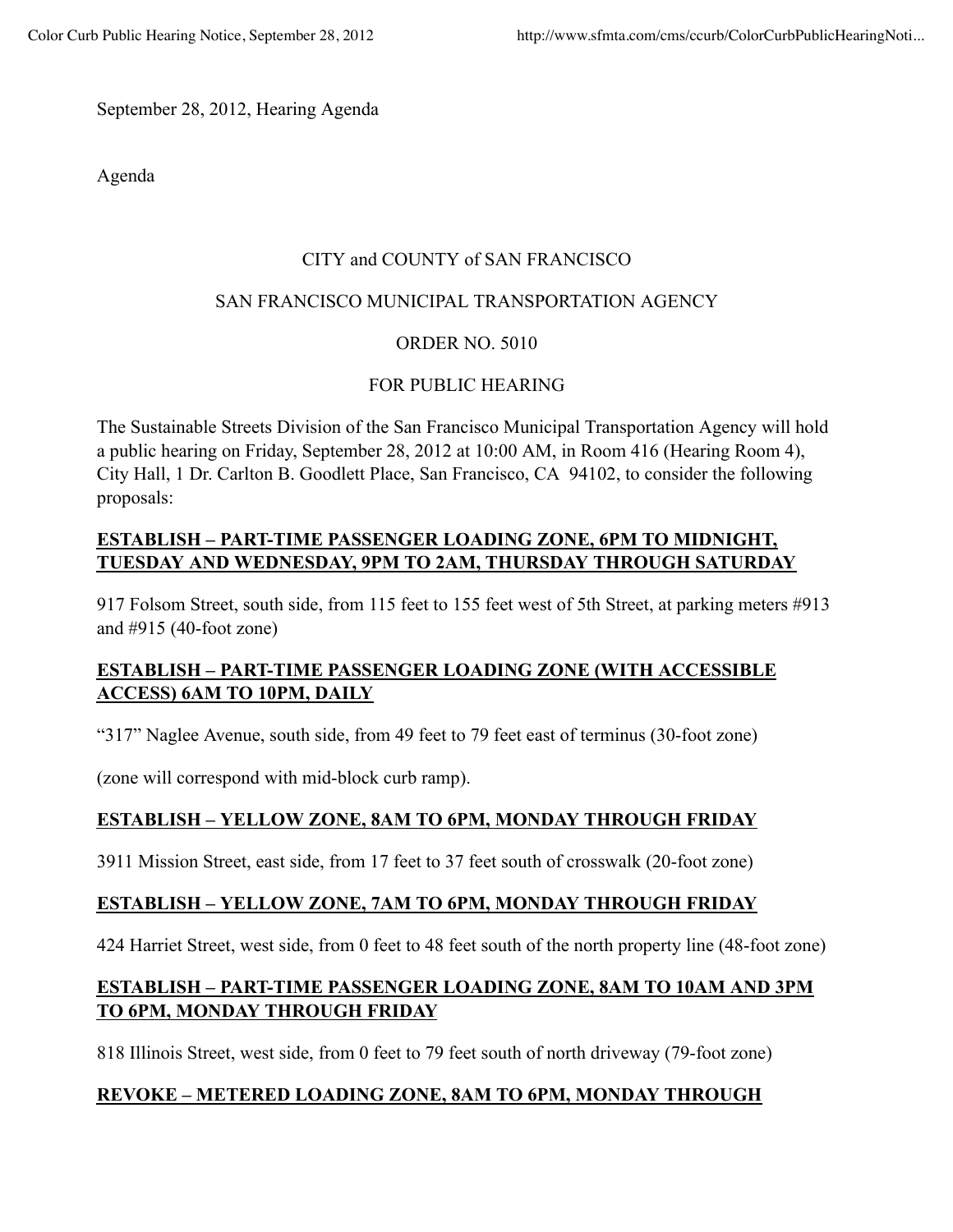## **SATURDAY**

## **ESTABLISH – 30 MINUTE GREEN METER, 9AM TO 6PM, MONDAY THROUGH SATURDAY**

1821 Taraval Street, south side, from 135 feet to 158 feet west of 28th Avenue, at parking meter #1809 (23-foot zone)

### **ESTABLISH – PASSENGER LOADING ZONE, DURING BUSINESS HOURS**

444 De Haro Street, west side, from 133 feet to 173 feet north of south property line (40-foot zone)

### **ESTABLISH – TOUR BUS ZONE (20 MINUTE LIMIT), 7AM TO 10PM, DAILY**

"298" Beach Street, north side, from 15 feet to 81 feet east of Mason Street, at meters 242, 244 and 246 (66-foot zone)

# **REVOKE – PART-TIME PASSENGER LOADING ZONE, 9:30AM TO 1PM AND 4PM TO 7PM, MONDAY THROUGH FRIDAY, 10AM TO 12:30PM, SATURDAY**

# **ESTABLISH – PART-TIME PASSENGER LOADING ZONE, 8AM TO 6PM, MONDAY THROUGH FRIDAY, AND 9AM TO NOON, SATURDAY**

"3180" Polk Street, east side, from 56 feet to 100 feet south of Beach Street, at parking meters #3120 and #3122 (44-foot zone)

# **ESTABLISH – PART- TIME PASSENGER LOADING ZONE, 8AM TO 1PM, MONDAY THROUGH FRIDAY**

"875" Beach Street, south side, from 75 feet to 115 feet west of Polk Street, at parking meters #831 and #833 (40-foot zone)

Public hearings are held once a month at City Hall to legislate the installation of new colored zones. The zones usually recommended for this process are blue, green, white, and yellow. The purpose of the hearing is for residents to express their concerns regarding proposed changes affecting their streets. All interested parties are encouraged to attend. At the Public Hearing, the Hearing Officer will review the items and listen to residents, then make a final decision. Upon approval and payment of any applicable installation fees, zones will be installed as soon as scheduling permits.

Opinions on these proposed changes may be filed in writing prior to the hearing by email [link to sustainable.streets@sfmta.com with the subject line "Public Hearing." Written opinions may also be transmitted to the Sustainable Streets Division via fax at 415.701.4737 or by mail: Color Curb